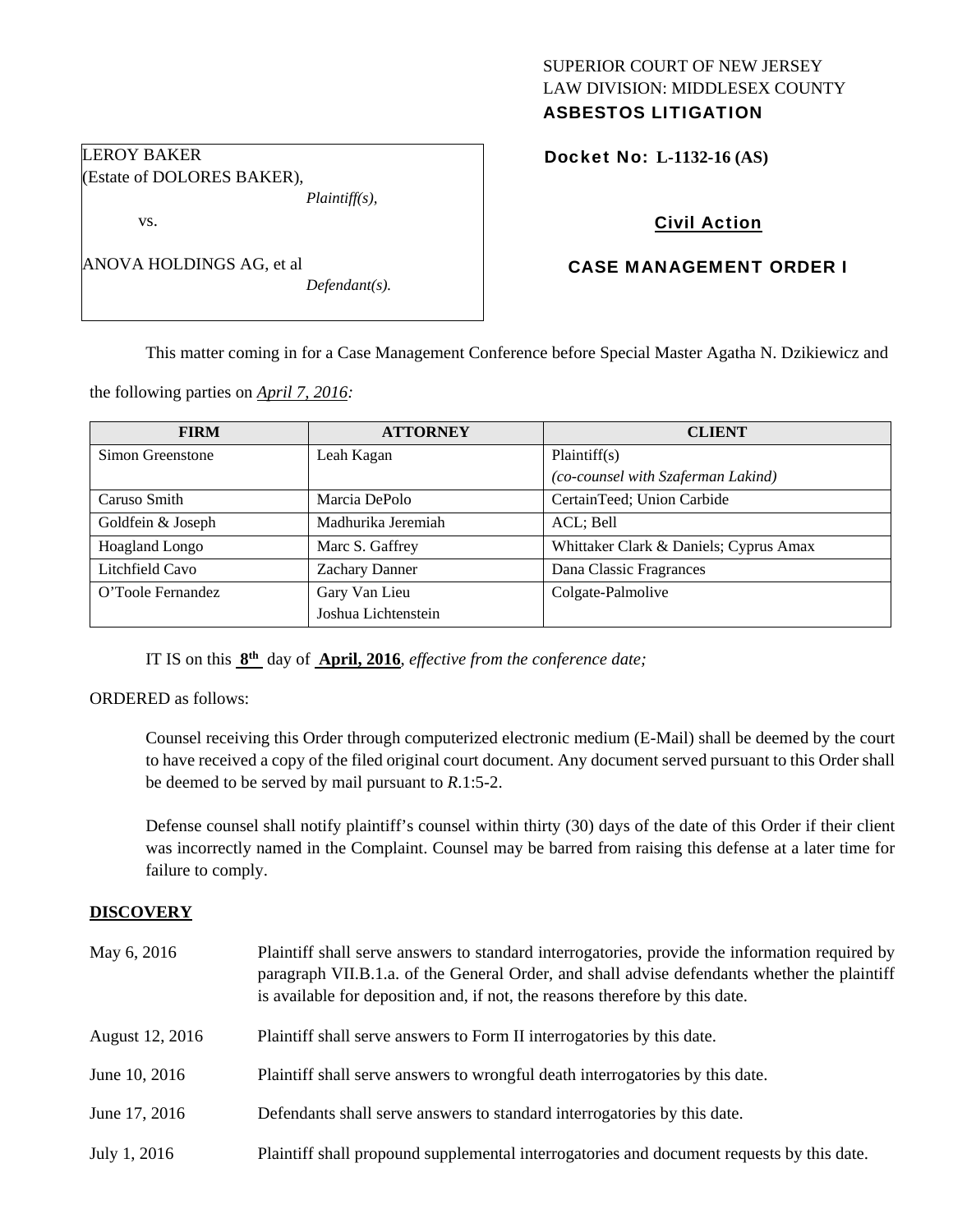| August 12, 2016   | Defendants shall serve answers to supplemental interrogatories and document requests by this<br>date.                                                                                                       |
|-------------------|-------------------------------------------------------------------------------------------------------------------------------------------------------------------------------------------------------------|
| July 1, 2016      | Defendants shall propound supplemental interrogatories and document requests by this date.                                                                                                                  |
| August 12, 2016   | Plaintiff shall serve answers to supplemental interrogatories and document requests by this<br>date.                                                                                                        |
| November 30, 2016 | Fact discovery, including depositions, shall be completed by this date. Plaintiff's counsel shall<br>contact the Special Master within one week of this deadline if all fact discovery is not<br>completed. |
| December 30, 2016 | Depositions of corporate representatives shall be completed by this date.                                                                                                                                   |

### **EARLY SETTLEMENT**

January 13, 2017 Settlement demands shall be served on all counsel and the Special Master by this date.

#### **SUMMARY JUDGMENT MOTION PRACTICE**

- January 17, 2017 Plaintiff's counsel shall advise, in writing, of intent not to oppose motions by this date.
- February 3, 2017 Summary judgment motions shall be filed no later than this date.
- March 3, 2017 Last return date for summary judgment motions.

#### **MEDICAL DEFENSE**

- June 10, 2016 Plaintiff shall serve executed medical authorizations by this date.
- June 10, 2016 Plaintiff shall serve a diagnostic medical report and any medical records in plaintiff's possession by this date.
- December 16, 2016 Plaintiff shall serve medical expert reports by this date.
- December 16, 2016 Upon request by defense counsel, plaintiff is to arrange for the transfer of pathology specimens and x-rays, if any, by this date.
- March 31, 2017 Defendants shall identify its medical experts and serve medical reports, if any, by this date. **In addition, defendants shall notify plaintiff's counsel (as well as all counsel of record) of a joinder in an expert medical defense by this date.**

#### **LIABILITY EXPERT REPORTS**

February 17, 2017 Plaintiff shall identify its liability experts and serve liability expert reports or a certified expert statement by this date or waive any opportunity to rely on liability expert testimony.

# March 31, 2017 Defendants shall identify its liability experts and serve liability expert reports, if any, by this date or waive any opportunity to rely on liability expert testimony.

\_\_\_\_\_\_\_\_\_\_\_\_\_\_\_\_\_\_\_\_\_\_\_\_\_\_\_\_\_\_\_\_\_\_\_\_\_\_\_\_\_\_\_\_\_\_\_\_\_\_\_\_\_\_\_\_\_\_\_\_\_\_\_\_\_\_\_\_\_\_\_\_\_\_\_\_\_\_\_\_\_\_\_\_\_\_\_\_\_\_\_\_\_\_\_\_\_\_\_\_\_\_\_\_\_\_\_\_\_\_